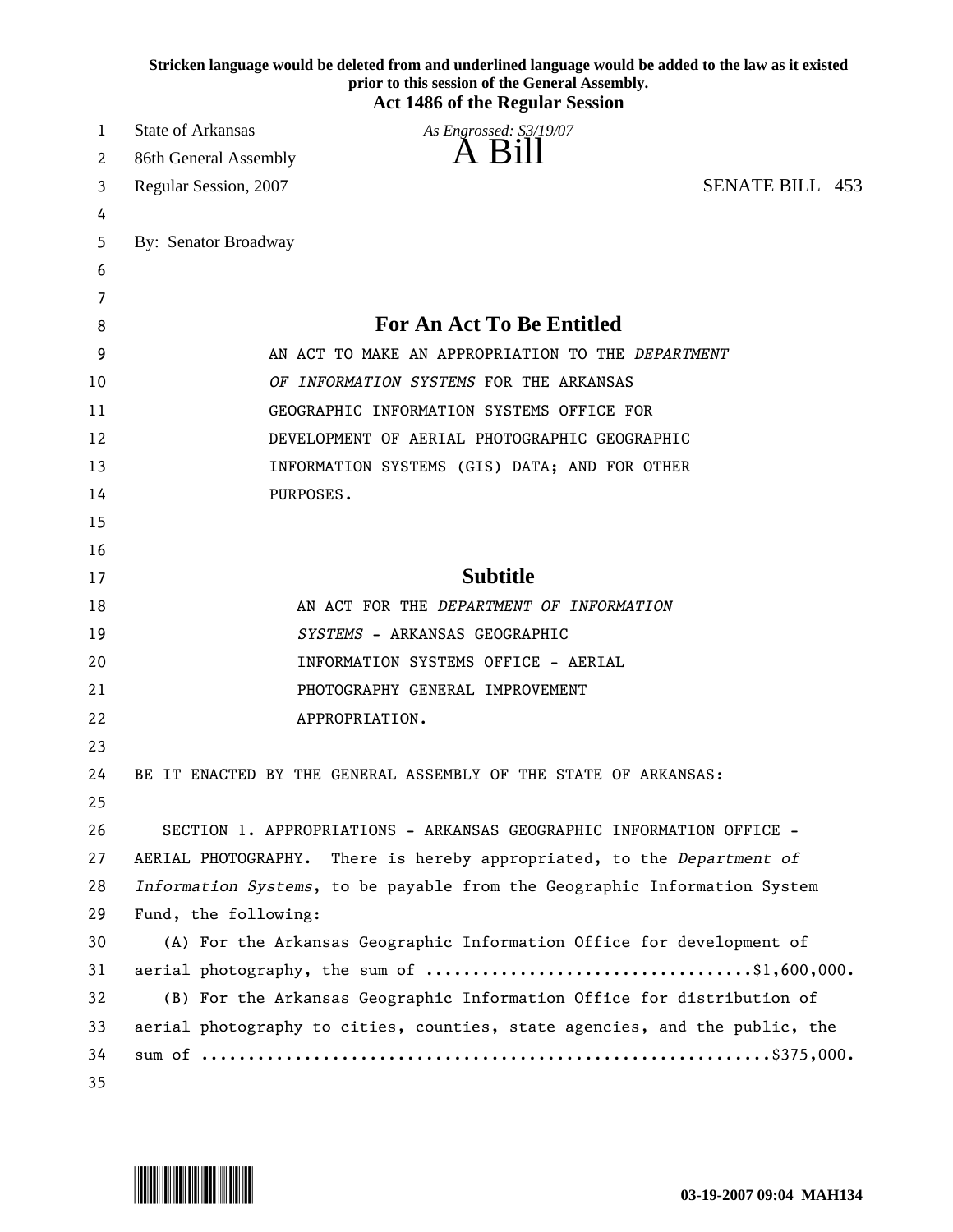## **As Engrossed: S3/19/07 SB453**

1 SECTION 2. SPECIAL LANGUAGE. NOT TO BE INCORPORATED INTO THE ARKANSAS 2 CODE NOR PUBLISHED SEPARATELY AS SPECIAL, LOCAL AND TEMPORARY LAW. FUNDING 3 TRANSFER. Immediately upon the effective date of this Act, the Chief Fiscal 4 Officer of the State shall transfer on his books and those of the State 5 Treasurer the sum of one million nine hundred seventy five thousand dollars 6 (\$1,975,000) from the General Improvement Fund or its successor fund or fund 7 accounts to the Geographic Information Systems Fund to provide funds for the 8 appropriation provided herein.

9

10 SECTION 3. DISBURSEMENT CONTROLS. (A) No contract may be awarded nor 11 obligations otherwise incurred in relation to the project or projects 12 described herein in excess of the State Treasury funds actually available 13 therefor as provided by law. Provided, however, that institutions and 14 agencies listed herein shall have the authority to accept and use grants and 15 donations including Federal funds, and to use its unobligated cash income or 16 funds, or both available to it, for the purpose of supplementing the State 17 Treasury funds for financing the entire costs of the project or projects 18 enumerated herein. Provided further, that the appropriations and funds 19 otherwise provided by the General Assembly for Maintenance and General 20 Operations of the agency or institutions receiving appropriation herein shall 21 not be used for any of the purposes as appropriated in this act. 22 (B) The restrictions of any applicable provisions of the State Purchasing

23 Law, the General Accounting and Budgetary Procedures Law, the Revenue 24 Stabilization Law and any other applicable fiscal control laws of this State 25 and regulations promulgated by the Department of Finance and Administration, 26 as authorized by law, shall be strictly complied with in disbursement of any 27 funds provided by this act unless specifically provided otherwise by law. 28

29 SECTION 4. LEGISLATIVE INTENT. It is the intent of the General Assembly 30 that any funds disbursed under the authority of the appropriations contained 31 in this act shall be in compliance with the stated reasons for which this act 32 was adopted, as evidenced by the Agency Requests, Executive Recommendations 33 and Legislative Recommendations contained in the budget manuals prepared by 34 the Department of Finance and Administration, letters, or summarized oral 35 testimony in the official minutes of the Arkansas Legislative Council or 36 Joint Budget Committee which relate to its passage and adoption.